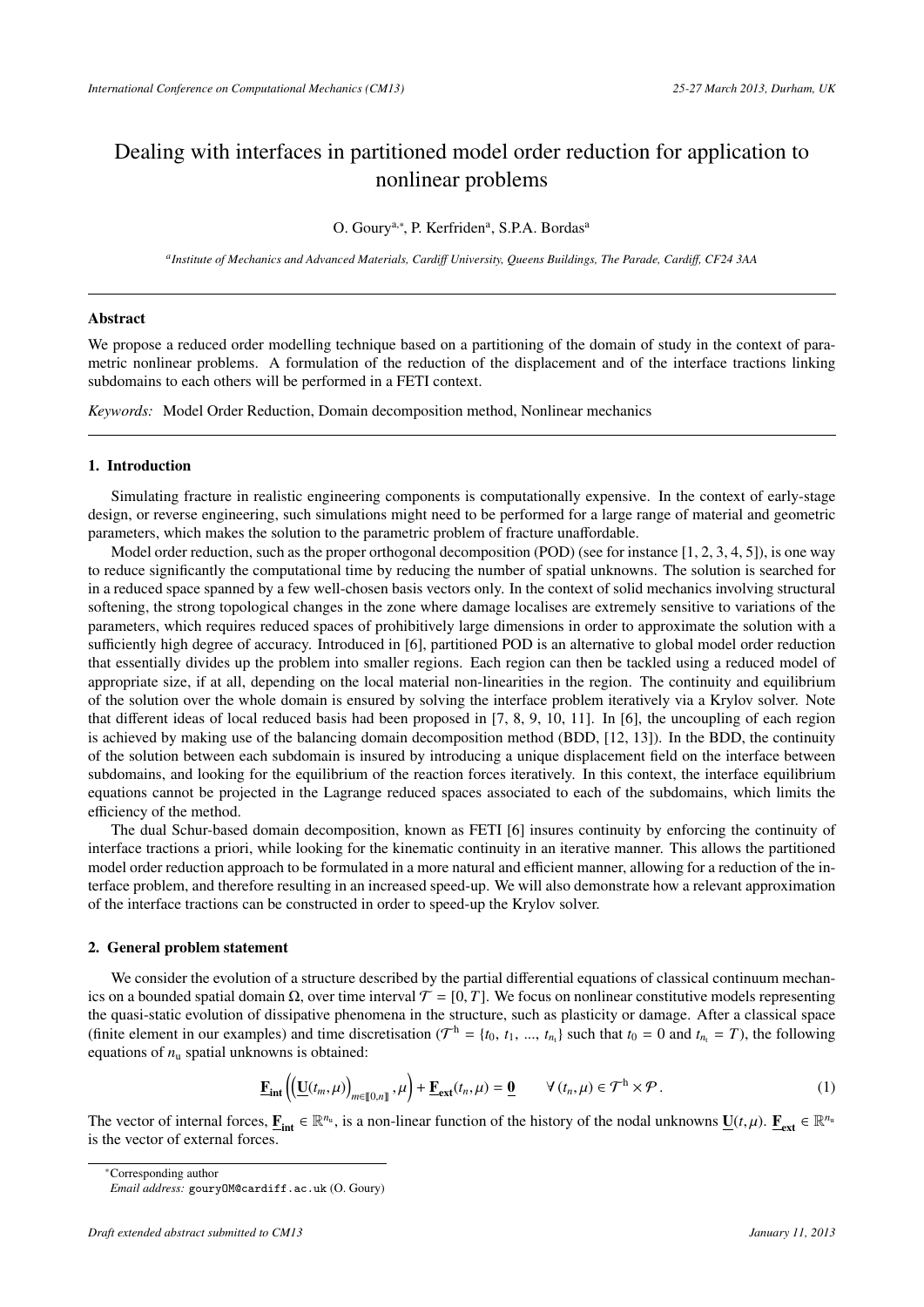## 3. POD-based reduced order modelling

Let us write that the solution vectors, at any time step and for any value of the parameter, lie in a space of small dimension ("reduced space"), spanned by a few basis vectors  $(\underline{C}_i)_{i \in [\![1,n_c]\!]}$ 

$$
\underline{\mathbf{U}}(t_n,\mu) = \sum_{i=1}^{n_c} \underline{\mathbf{C}}_i \alpha_i(t_n,\mu) = \underline{\underline{\mathbf{C}}} \underline{\alpha}(t_n,\mu).
$$
 (2)

where  $\underline{\mathbf{C}}$  is a matrix whose columns are the basis vectors  $(\underline{\mathbf{C}}_i)_{i \in [\![1,n_c]\!]}$ , and  $\underline{\alpha}$  is a vector of reduced state variables  $(\alpha_i)_{i \in [\![1,n_c]\!]}$ that depends on time and parameter. To get a basis  $(\underline{C}_i)_{i \in [\![ 1, n_c]\!]}$  where the solution to the parametric problem of evolution can<br>be obtained assumed was the slogical graphet grapes orthogonal decomposition mathed be obtained accurately, we use the classical snapshot proper orthogonal decomposition method (POD)([1]). This method requires to pre-compute a set of realisations of the parametric problem (i.e. the snapshot), from which a suboptimal reduced basis is extracted. Substituting this approximation into  $(1)$ , one obtains a minimisation problem in the  $n_c$  reduced state variables  $\alpha$  ( $n_c \ll n_u$ )

$$
\underline{\alpha} = \underset{\underline{\alpha}^{\star}}{\operatorname{argmin}} \|\underline{\mathbf{F}}_{int} \left( \underline{\underline{\mathbf{C}}} \, \underline{\alpha}^{\star} \right) + \underline{\mathbf{F}}_{ext} \| \tag{3}
$$

A solution to this problem can be obtained by a least-square or Galerkin formulation.

#### 4. System approximation

Despite the reduction of the number of unknowns,  $\underline{\mathbf{F}}_{int}(\underline{\underline{\mathbf{C}}}\underline{\alpha})$  is still expensive to evaluate since it is a non-linear quantity that has to be assembled over the entire domain of study. To speed-up the computation, a system approximation is performed by selecting only a few elements of the domain and evaluating the nonlinear operator only on those selected regions. The operator is reconstructed using a second POD basis  $(\underline{\mathbf{D}}_i)_{i \in [\![1,n_d]\!]}$  (used in [5, 14]).

$$
\underline{\mathbf{F}}_{\text{int}}\left(\underline{\underline{\mathbf{C}}}\,\underline{\alpha}(t_n,\mu)\right) = \sum_{i=1}^{n_d} \underline{\mathbf{D}}_i \,\zeta_i(t_n,\mu) = \underline{\underline{\mathbf{D}}}\,\underline{\zeta}(t_n,\mu) \,. \tag{4}
$$

The columns of  $\underline{\mathbf{D}} \in \mathbb{R}^{n_u} \times \mathbb{R}^{n_d}$  are spatial functions corresponding to a truncated snapshot POD expansion of  $\underline{\mathbf{F}}_{int}(\underline{\underline{C}}\,\underline{\alpha})$ . Static coefficients  $\zeta$  are found by expressing that at any point  $(t_n, \mu) \in \mathcal{P}$ , the interpolation is optimal for a limited number  $n_{sa}$  of degrees of freedom:

$$
\underline{\zeta}(t_n,\mu) = \underset{\underline{\zeta}^*}{\text{argmin}} \|\underline{\underline{\mathbf{D}}}\underline{\zeta}^{\star}(t_n,\mu) - \underline{\mathbf{F}}_{\text{int}}\left(\underline{\underline{\mathbf{C}}}\,\underline{\alpha}(t_n,\mu)\right)\|_{\underline{\underline{\mathbf{P}}}}\tag{5}
$$

**P** is a boolean diagonal operator with very few non-zero values  $n_{sa} \ge n_d$  corresponding to the evaluation points of the interpolation.  $\|\underline{\mathbf{X}}\|_{\underline{\mathbf{P}}} = \sqrt{\underline{\mathbf{X}}^T \underline{\mathbf{P}} \underline{\mathbf{X}}}$  is the semi-norm associated with  $\underline{\mathbf{P}}$ .

#### 5. Domain decomposition

The snapshot-POD method will be applied locally, with a different POD basis for each reduced subdomain. This idea is illustrated in Figure 1, applied on a structure made of damageable lattice bars and put under tension. After linearisation of equation (1) by a Newton-Raphson scheme, one obtains successive systems of the form:

$$
\underline{\underline{\mathbf{K}}} \underline{\underline{\mathbf{U}}} = \underline{\underline{\mathbf{F}}} \,. \tag{6}
$$

Domain Ω is now split into non-overlapping subdomains  $(\Omega^{(e)})_{e \in [\![ 1,n_e]\!]}$  such that  $\bigcup_{e \in [\![ 1,n_e]\!]}\Omega^{(e)} = \Omega$ . We later refer to the subdomain set  $[\![ 1,n_r]\!]$  as  $\mathcal{E}$  for simplicity. Let  $\Pi^{(e)}$  be the vector of l subdomain set  $[[1, n_e]]$  as E for simplicity. Let  $\underline{\mathbf{U}}^{(e)}$  be the vector of local degrees of freedom corresponding to  $\Omega^{(e)}$  and  $\mathbf{K}^{(e)}$  the corresponding local stiffness matrix. The local equilibrium on  $\Omega^{($  $\underline{\mathbf{K}}^{(e)}$  the corresponding local stiffness matrix. The local equilibrium on  $\Omega^{(e)}$  reads

$$
\underline{\underline{\mathbf{K}}}^{(e)} \underline{\underline{\mathbf{U}}}^{(e)} = \underline{\underline{\mathbf{F}}}^{(e)} + \underline{\underline{\mathbf{t}}}^{(e)^T} \underline{\lambda}^{(e)},\tag{7}
$$

where  $\underline{\mathcal{A}}^{(e)}$  corresponds to the contact forces applied on the boundary of  $\Omega^{(e)}$ , and  $\underline{\mathbf{f}}^{(e)}$  is the trace operator that extracts boundary degrees of freedom  $(\underline{\mathbf{t}}^{(e)}^T)$ λ  $($ <sup>e</sup>)</sub> is hence a vector with non-zero values only on the boundary of  $Ω$ <sup>(*e*)</sup>).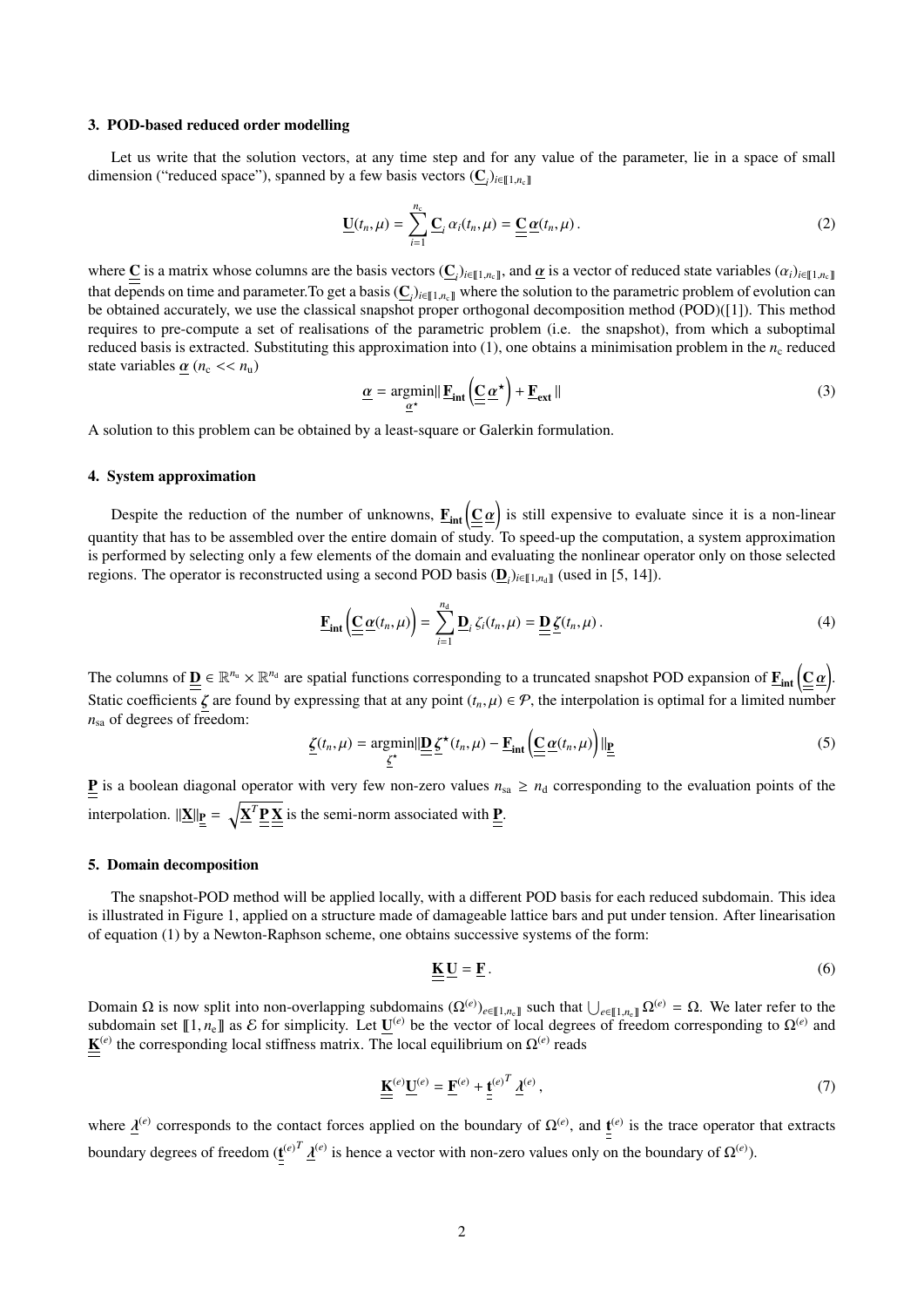

Figure 1: The Partitioned POD

#### *5.1. Standard FETI formulation*

We explain briefly here the FETI method. The reader is invited to have a look at [13] for more details about the method or at [15] for an general overview of domain decomposition methods. The FETI method is based on the definition of a unique vector of contact forces  $\underline{\lambda}$ , which guarantees the compatibility of the local  $\underline{\lambda}^{(e)}$  with each other. The continuity of<br>the solution at the interfaces between subdomains can be expressed as: the solution at the interfaces between subdomains can be expressed as:

$$
\sum_{e \in \mathcal{E}} \underline{\underline{\mathbf{B}}}^{(e)} \underline{\underline{\mathbf{t}}}^{(e)} \underline{\underline{\mathbf{U}}}^{(e)} = \underline{\mathbf{0}},\tag{8}
$$

where  $\underline{\mathbf{B}}^{(e)}$  is a signed boolean operator. The local contact forces can be retrieved from the global one through:

$$
\underline{\lambda}^{(e)} = \underline{\underline{\mathbf{B}}}^{(e)T} \underline{\lambda} \tag{9}
$$

Equations (7) are solved for each subdomain  $\Omega^{(e)}$  with the use of a generalised inverse since the stiffness matrix  $K^{(e)}$  will be singular if the domain Ω<sup>(*e*)</sup> does not intersect any Dirichlet boundary condition. The generalised inverse is noted **K**<sup>(*e*)<sup>+</sup></sup> and verifies the property  $\underline{\mathbf{K}}^{(e)} \underline{\mathbf{K}}^{(e)^+} \mathbf{y} = \mathbf{y}$  for  $\mathbf{y} \in \text{range}(\underline{\mathbf{K}}^{(e)})$ . The solution to (7) is then expressed as:

$$
\underline{\mathbf{U}}^{(e)} = \underline{\mathbf{K}}^{(e)^+} \left( \underline{\mathbf{F}}^{(e)} + \underline{\mathbf{\lambda}}^{(e)} \right) + \underline{\mathbf{R}}^{(e)} \underline{\boldsymbol{\alpha}}^{(e)} \,. \tag{10}
$$

 $\underline{\mathbf{R}}^{(e)}$  is a basis of the kernel of  $\underline{\mathbf{K}}^{(e)}$ , which represents the rigid body motion of the subdomain (*e*). Of course, this holds only if  $(\mathbf{F}^{(e)} + \underline{\mathbf{\lambda}}^{(e)})$  belongs to the range of  $\underline{\mathbf{K}}^{(e)}$ , which is insured through the following equation:

$$
\underline{\mathbf{R}}^{(e)T} \left( \underline{\mathbf{F}}^{(e)} + \underline{\lambda}^{(e)} \right) = \underline{\mathbf{0}}.
$$
 (11)

Local equilibrium (10) is condensed on the interface of  $(e)$  with the use of the trace operator  $\underline{t}^{(e)}$  and then left multiplied by the signed boolean operator  $\underline{B}^{(e)}$ . Summing over all subdomains has the effect of cancelling out the displacement (thanks to equation (8)) and we obtain a mixed system depending only on the tractions forces  $\lambda$  and the coefficients of the rigid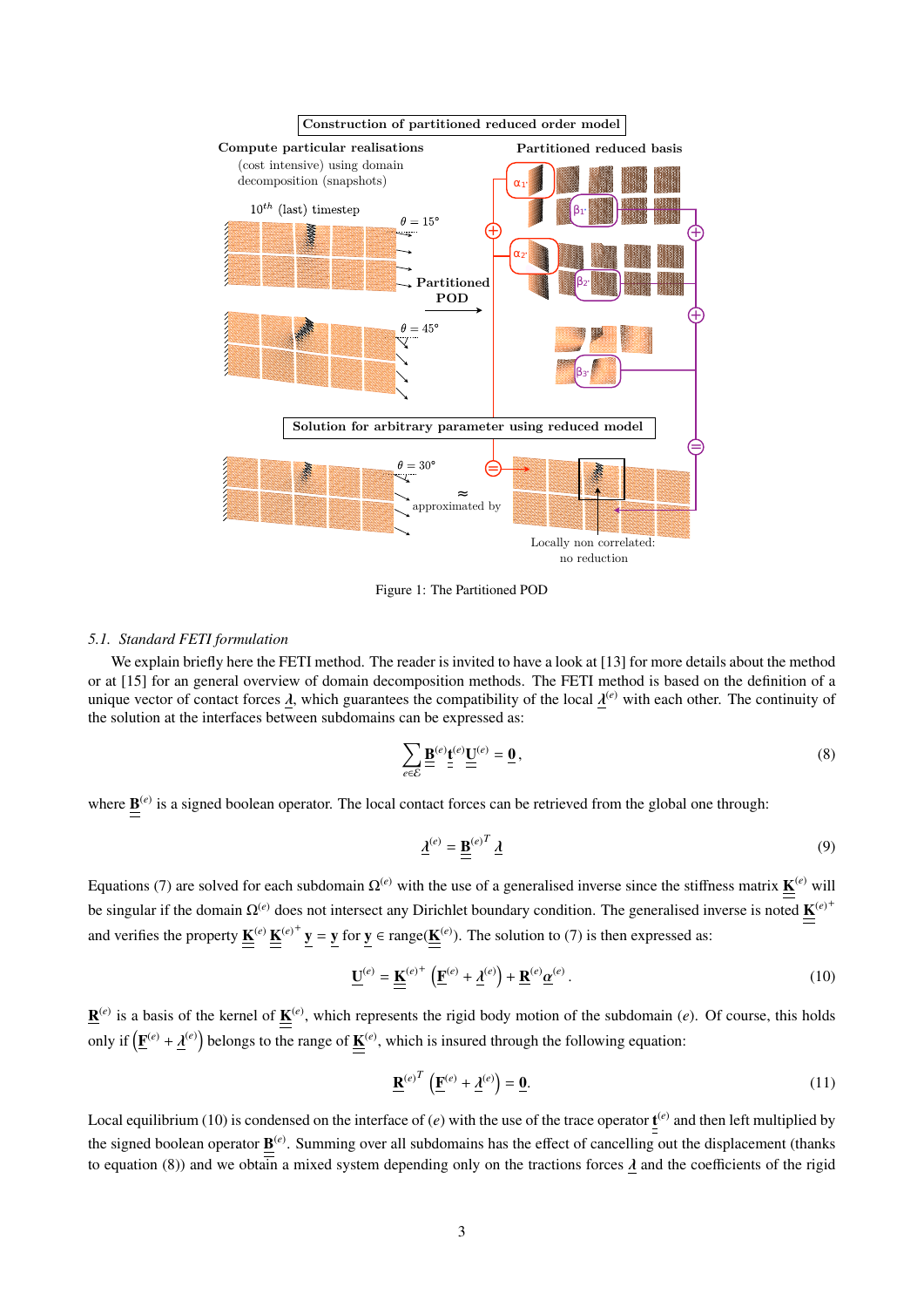body modes associated:

$$
\left[\frac{\mathbf{S}_{\mathbf{d}}}{\underline{\mathbf{G}}^{T}} \quad \frac{\underline{\mathbf{G}}}{\underline{\mathbf{g}}}\right] \left[\frac{\lambda}{\underline{\alpha}}\right] = \left[-\frac{\mathbf{F}}{-\underline{\mathbf{e}}}\right] \quad \text{with} \quad \left\{\begin{aligned}\n\frac{\mathbf{S}_{\mathbf{d}}}{\underline{\mathbf{G}}} &= \sum_{e \in \mathcal{E}} \underline{\mathbf{B}}^{(e)} \underline{\mathbf{t}}^{(e)} \frac{\mathbf{K}}{\underline{\mathbf{g}}}^{(e)} + \underline{\mathbf{t}}^{(e)^{T}} \underline{\mathbf{B}}^{(e)^{T}} \\
\frac{\underline{\mathbf{G}}}{\underline{\mathbf{F}}} &= \sum_{e \in \mathcal{E}} \underline{\mathbf{B}}^{(e)} \underline{\mathbf{t}}^{(e)} \underline{\mathbf{K}}^{(e)} \cdots\n\end{aligned}\right\}
$$
\n
$$
\left[\frac{\mathbf{S}_{\mathbf{d}}}{\underline{\mathbf{g}}} = \left(\dots \underline{\mathbf{B}}^{(e)} \underline{\mathbf{t}}^{(e)} \underline{\mathbf{K}}^{(e)} \cdots\right)\right] \left[\frac{\mathbf{S}_{\mathbf{d}}}{\underline{\mathbf{g}}} = \left(\dots \underline{\mathbf{B}}^{(e)} \underline{\mathbf{t}}^{(e)} \underline{\mathbf{K}}^{(e)} \cdots\right)\right]^{T}
$$
\n
$$
\mathbf{e} = \left(\dots \underline{\mathbf{F}}^{(e)^{T}} \underline{\mathbf{t}}^{(e)^{T}} \underline{\mathbf{B}}^{(e)} \underline{\mathbf{t}}^{(e)} \underline{\mathbf{R}}^{(e)} \dots\right)^{T}
$$
\n(12)

The displacement can then be computed from equation (10). In practice, this system is solved iteratively with a projected preconditioned conjugate gradient.

#### *5.2. Reduced FETI formulation*

In this section, we develop a reduced formulation of the FETI method presented above. We assume that appropriate snapshots have been computed and that corresponding POD bases are hence at hand. For simplicity, the system approximation technique presented in section 4 won't be included in the formulation of this paper.

#### *5.2.1. Reduction of the displacement*

The displacement is now expressed in the following form:

$$
\underline{\underline{\mathbf{U}}}^{(e)} = \underline{\underline{\mathbf{C}}}^{(e)} \underline{\underline{\mathbf{\beta}}}^{(e)} + \underline{\underline{\mathbf{R}}}^{(e)} \underline{\alpha}^{(e)},\tag{13}
$$

where  $\underline{\mathbf{R}}^{(e)}$  is a basis of the kernel of  $\underline{\mathbf{K}}^{(e)}$  (as defined in section 5.1), and  $\underline{\mathbf{C}}^{(e)}$  is a basis of the displacement that is chosen orthogonal to the kernel  $\underline{\mathbf{R}}^{(e)}$  (i.e.  $\underline{\mathbf{C}}^{(e)T} \underline{\mathbf{R}}^{(e)} = \underline{\mathbf{0}}$ ). In this way, the displacement is explicitly described as a direct sum of a body deformation ( $\underline{\mathbf{C}}^{(e)}$  $\frac{r}{4}$ (*e*) ) and a rigid body motion (R (*e*) ≕<br>۱۰۰ (*e*) ). This means also that a reduction will only be performed on the deformations of the body but not on the rigid body motions. Those can be considered irreducible and all the reduction will be concentrated onto the deformations. Substituting equation (13) into equation (7), and using Galerkin orthogonality one obtains the following equation:

$$
\underline{\underline{\mathbf{C}}}^{(e)^T} \underline{\underline{\mathbf{K}}}^{(e)} \underline{\underline{\mathbf{C}}}^{(e)} \underline{\underline{\mathbf{B}}}^{(e)} = \underline{\underline{\mathbf{C}}}^{(e)^T} \left( \underline{\mathbf{F}}^{(e)} + \underline{\lambda}^{(e)} \right),\tag{14}
$$

where we used the fact that  $\underline{\mathbf{K}}^{(e)}\underline{\mathbf{R}}^{(e)}$  $\underline{\alpha}^{(e)} = \underline{\mathbf{0}} \cdot \underline{\underline{\mathbf{C}}}^{(e)T} \underline{\underline{\mathbf{K}}}^{(e)} \stackrel{\mathbf{C}^{(e)}}{=} \frac{\underline{\mathbf{C}}^{(e)}}{=} \overline{\mathbf{1}}$  is invertible since  $\underline{\underline{\mathbf{C}}}$  has been chosen in a space orthogonal to the kernel of  $\underline{\underline{\mathbf{K}}}^{(e)}$ . We hence have  $\underline{\underline{\boldsymbol{\beta}}}^{(e)} = \left(\underline{\underline{\mathbf{C}}}^{(e)T}\underline{\underline{\mathbf{K}}}^{(e)}\underline{\underline{\mathbf{C}}}^{(e)}\right)^{-1}\underline{\underline{\mathbf{C}}}^{(e)T}\left(\underline{\underline{\mathbf{F}}}^{(e)} + \underline{\lambda}^{(e)}\right)$  and we obtain a reduced version of equation  $(10):$ 

$$
\underline{\mathbf{U}}^{(e)} = \underline{\underline{\mathbf{C}}^{(e)}} \left( \underline{\underline{\mathbf{C}}^{(e)}}^T \underline{\underline{\mathbf{K}}^{(e)}} \underline{\underline{\mathbf{C}}^{(e)}} \right)^{-1} \underline{\underline{\mathbf{C}}^{(e)}}^T \left( \underline{\mathbf{F}}^{(e)} + \underline{\lambda}^{(e)} \right) + \underline{\mathbf{R}}^{(e)} \underline{\alpha}^{(e)} \,. \tag{15}
$$

From there, we deduce the global reduced interface problem in a similar fashion than for equation (12):

 <sup>S</sup><sup>d</sup>,<sup>r</sup> <sup>G</sup> G *T* 0 " λ α # = " −F<sup>r</sup> −e # with Sd r = X *e*∈E B (*e*) t (*e*) C (*e*) C (*e*) *T* K (*e*) C (*e*) −1 C (*e*) *T* t (*e*) *T* B (*e*) *T* G = . . . <sup>B</sup> (*e*) t (*e*) R (*e*) . . . F<sup>r</sup> = X *e*∈E B (*e*) t (*e*)C (*e*) C (*e*) *T* K (*e*) C (*e*) −1 C (*e*) *T* F (*e*) e = . . . <sup>F</sup> (*e*) *T* t (*e*) *T* B (*e*) t (*e*) R (*e*) . . .*T* (16)

#### *5.2.2. Reduction of the traction forces*

Reducing the displacement only, while keeping all the traction forces leads to a problem that is not well defined with too many continuity conditions on the interfaces between subdomains. This means that equation (16) may not have a solution or at least that the convergence of the Krylov solver will be very slow. The contact forces  $\lambda_b$  need hence to be reduced to obtain a well defined problem. Furthermore, this will have the effect of speeding up t reduced to obtain a well defined problem. Furthermore, this will have the effect of speeding up the solving of the system since it will have fewer unknowns. However, the drawback will be that the strict continuity of the displacement between two neighbouring subdomains won't be guaranteed anymore. See Figure 2.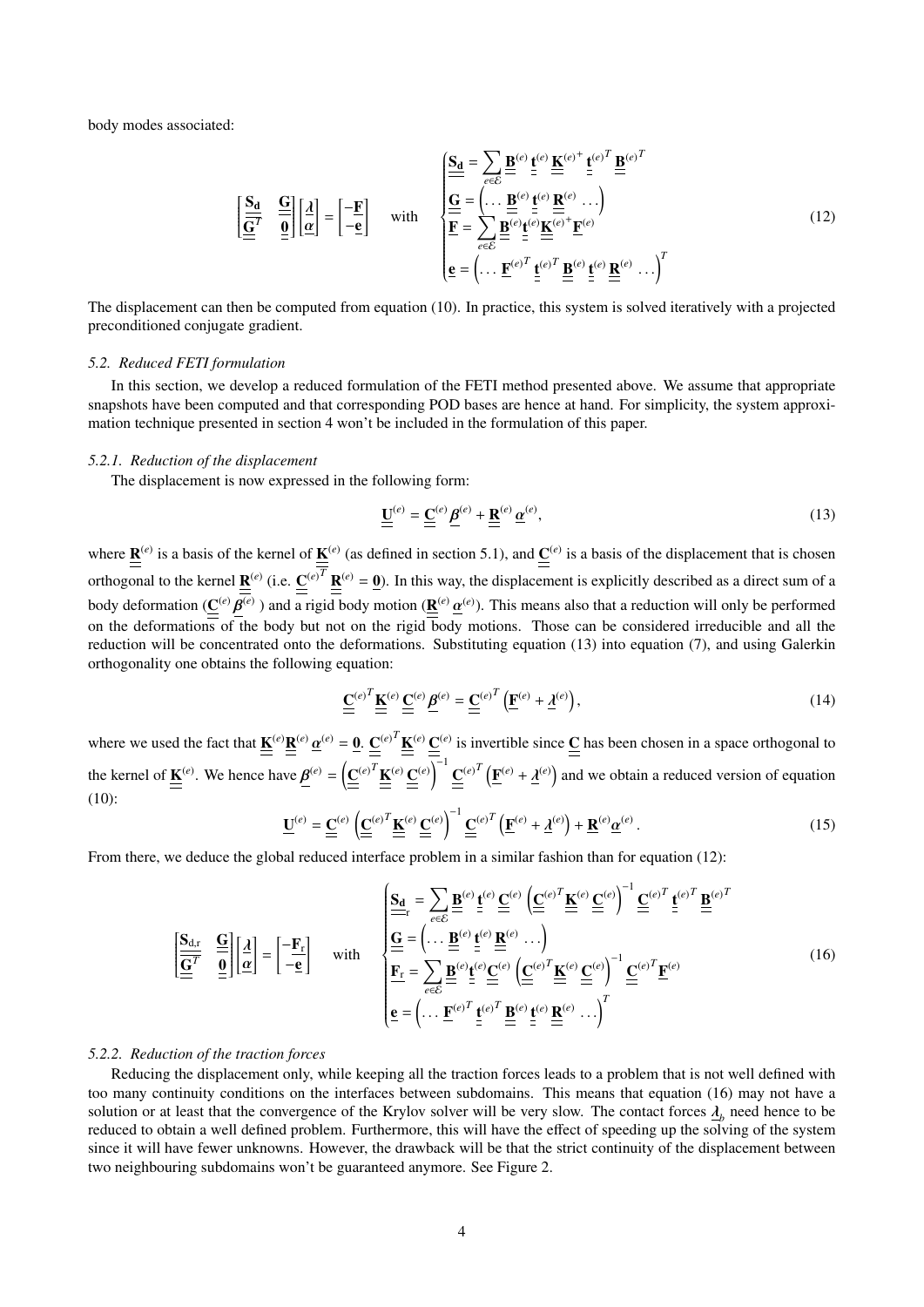

Figure 2: A damageable lattice structure is put under tension in incremental time steps. A crack at its top-centre propagates. The domain is divided into 10 subdomains and solved with a reduction of the contact forces. A basis Λ of different sizes is used.

The global traction force vector  $\underline{\lambda}$  is expressed as  $\underline{\lambda} = \underline{\Lambda} \gamma$ .  $\underline{\Lambda}$  can be ordered in a block structure with each block representing a reduced basis of the traction forces at each interface between a set of subdomains (we assume there are  $n<sub>b</sub>$ of them):

$$
\underline{\underline{\mathbf{A}}} = \begin{bmatrix} \underline{\underline{\mathbf{A}}}^{1} & \underline{\underline{\mathbf{A}}}^{2} & & \\ & \underline{\underline{\mathbf{A}}}^{2} & & \\ & & \ddots & \\ & & & \underline{\underline{\mathbf{A}}}^{n_{b}} \end{bmatrix} . \tag{17}
$$

 $\gamma$  is ordered in the same way:

$$
\underline{\gamma} = \left[ \underline{\gamma}^{1^T} \quad \underline{\gamma}^{2^T} \quad \cdots \quad \underline{\gamma}^{n_b^T} \right]^T. \tag{18}
$$

In this fashion,  $\Delta^i \gamma^i$  is the approximation of the traction forces onto interface number *i*. Now, substituting  $\Delta$  by  $\Delta \gamma$  in contains (15) and (11) and using Galerlin orthogonality for the upper couptions, we ob equations (15) and (11), and using Galerkin orthogonality for the upper equations, we obtain the fully reduced symmetric interface problem:

$$
\left[\underline{\underline{\underline{\mathbf{A}}}^T \underline{\underline{\mathbf{G}}}}_{\underline{\underline{\mathbf{A}}}} \underline{\underline{\underline{\mathbf{A}}}}_{\underline{\underline{\mathbf{B}}}} \right]_{\underline{\underline{\mathbf{A}}}}^{\underline{\underline{\mathbf{A}}}} = \left[\underline{\underline{\mathbf{A}}}^T \underline{\underline{\mathbf{F}}}_{\underline{\underline{\mathbf{A}}}}\right]
$$
\n(19)

This system is now of potentially much smaller dimension than system (16) for problems that are large enough. The solution algorithm of this problem is hence expected to run much faster. Work need to be done to understand which dimension the POD basis  $\Delta$  should have to guaranty a reasonable accuracy of the solution.

#### 6. Conclusions

In this paper, we proposed a reduced formulation of the well-known FETI method. Reductions of both the displacement (which results in a solution obtained on the local problems) and of the contact forces (which results in a solution obtained faster on the coarse (or interface) problem) have been formulated. Further work need to be done to understand how to choose the relative sizes of the different POD bases used to obtain a solution with an error smaller than a predefined tolerance.

#### Acknowledgements

The authors thank the financial support of EPSRC High End Computing Studentship for Mr. Olivier Goury as well as the support of Cardiff and Glasgow University's Schools of Engineering. Stephane Bordas and Pierre Kerfriden thank ´ partial financial support for their time from the European Research Council Starting Independent Research Grant (ERC Stg grant agreement No. 279578), and the support of EPSRC under grant EP/J01947X/1 towards rationalised computational expense for simulating fracture over multiple scales (RationalMSFrac).